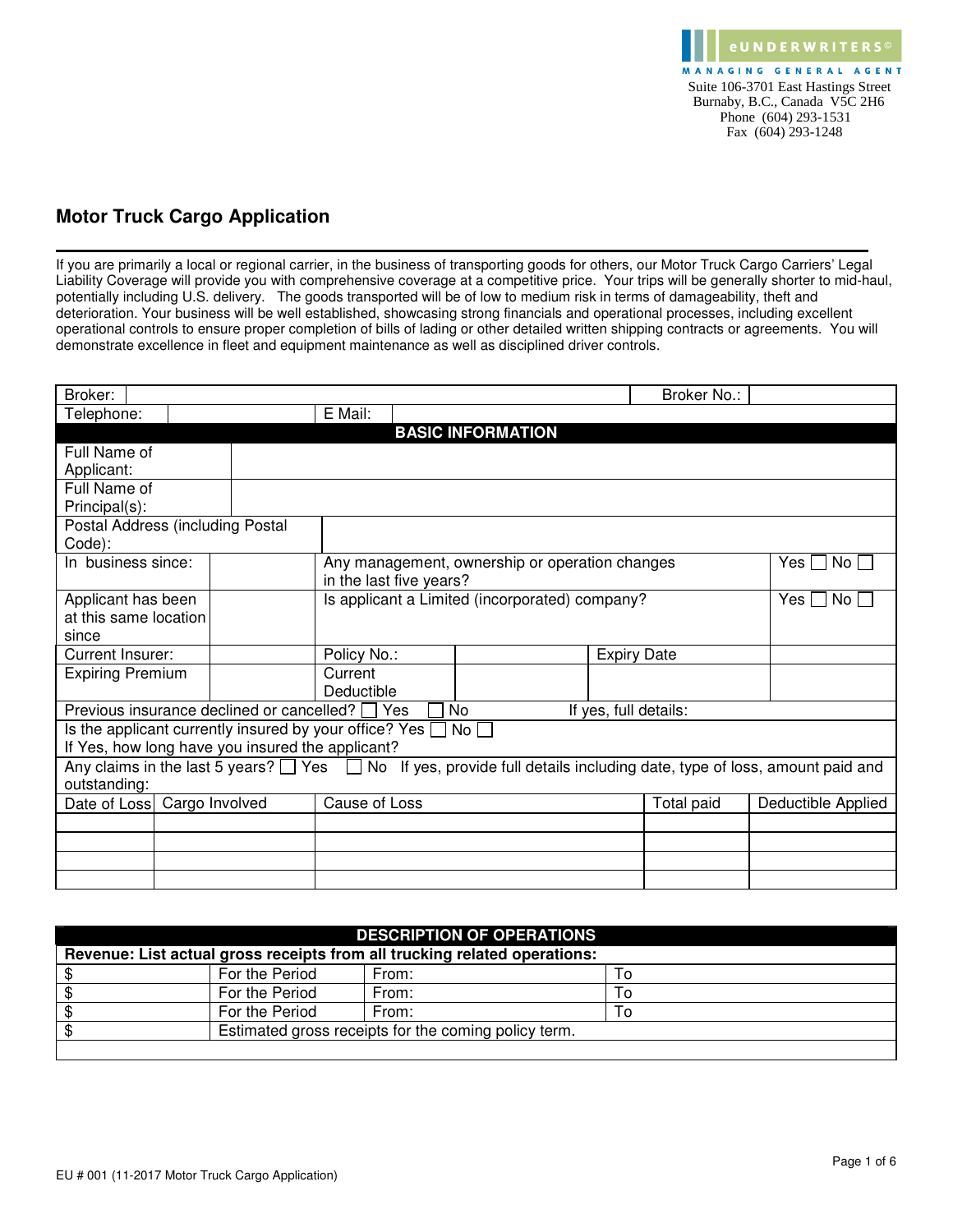|   | What percentage of the applicant's receipts is derived from each the following operations? |  |  |  |  |
|---|--------------------------------------------------------------------------------------------|--|--|--|--|
| ℅ | As a licensed common (public) carrier.                                                     |  |  |  |  |
| % | As "Owner/Operator" or "Lease/Operator" for another licensed common carrier:               |  |  |  |  |
|   | Name of Carrier:                                                                           |  |  |  |  |
| ℅ | As contract carrier for specific shipper(s). Attach copy of all contracts.                 |  |  |  |  |
|   | Name(s) of Shipper(s):                                                                     |  |  |  |  |
| % | As owner of cargo                                                                          |  |  |  |  |
| % | As freight forwarder or freight broker                                                     |  |  |  |  |

| State the type of Bill of Lading used and attach a copy of Bill(s) of Lading in use. |                 |  |  |  |  |  |
|--------------------------------------------------------------------------------------|-----------------|--|--|--|--|--|
| Released:                                                                            | Declared Value: |  |  |  |  |  |
| Are all bills of lading signed by the "Shipper" and "Truckman"?<br>Yes,<br>No I      |                 |  |  |  |  |  |
|                                                                                      |                 |  |  |  |  |  |

Under the "Motor Carrier Act" a standard "Bill of Lading" dictates the trucker is liable for \$4.41 per kilogram when transporting goods including loading & unloading.

| Are loads ever sub-contracted or brokered to other carriers? Yes $\Box$ No $\Box$ If yes, please complete the |                |  |  |  |  |
|---------------------------------------------------------------------------------------------------------------|----------------|--|--|--|--|
| following:                                                                                                    |                |  |  |  |  |
| Is this done under the applicant's bill of lading?                                                            | No L<br>Yes l  |  |  |  |  |
| Does the other carrier issue a bill of lading?                                                                | No l<br>Yes l  |  |  |  |  |
| If yes, to whom?                                                                                              |                |  |  |  |  |
| What percentage of annual gross revenue is derived from such sub-contracted hauling?                          | %              |  |  |  |  |
| Do you request proof of insurance (Certificates of Insurance) from all sub-contracted                         | No II<br>Yes I |  |  |  |  |
| haulers?                                                                                                      |                |  |  |  |  |

| What is the radius of the applicant's operations? |                            |                                          |  |  |  |  |  |  |
|---------------------------------------------------|----------------------------|------------------------------------------|--|--|--|--|--|--|
| Canadian Mileage                                  | USA Mileage                | List all provinces, states & territories |  |  |  |  |  |  |
| % within 250 kilometers                           | % within 250 kilometers    | traveled to:                             |  |  |  |  |  |  |
| $% 251 - 750$ kilometers                          | $% 251 - 750$ kilometers   |                                          |  |  |  |  |  |  |
| % $751 - 1,500$ kilometers                        | % $751 - 1,500$ kilometers |                                          |  |  |  |  |  |  |
| % 1,501-4,000 kilometers                          | % 1,501-4,000 kilometers   |                                          |  |  |  |  |  |  |
| % Over 4,000 kilometers                           | % Over 4,000 kilometers    |                                          |  |  |  |  |  |  |
|                                                   |                            |                                          |  |  |  |  |  |  |

| Terminals: Please provide full details of all terminals owned or operated by the applicant. Attach property<br>underwriting details as required using standard property application. |                          |                                           |                                         |  |  |
|--------------------------------------------------------------------------------------------------------------------------------------------------------------------------------------|--------------------------|-------------------------------------------|-----------------------------------------|--|--|
| <b>ADDRESS</b>                                                                                                                                                                       | <b>DESCRIBE SECURITY</b> | MAXIMUM<br><b>VALUES</b><br><b>INSIDE</b> | <b>MAXIMUM</b><br><b>VALUES OUTSIDE</b> |  |  |
|                                                                                                                                                                                      |                          |                                           |                                         |  |  |
|                                                                                                                                                                                      |                          |                                           |                                         |  |  |
| Ő.                                                                                                                                                                                   |                          |                                           |                                         |  |  |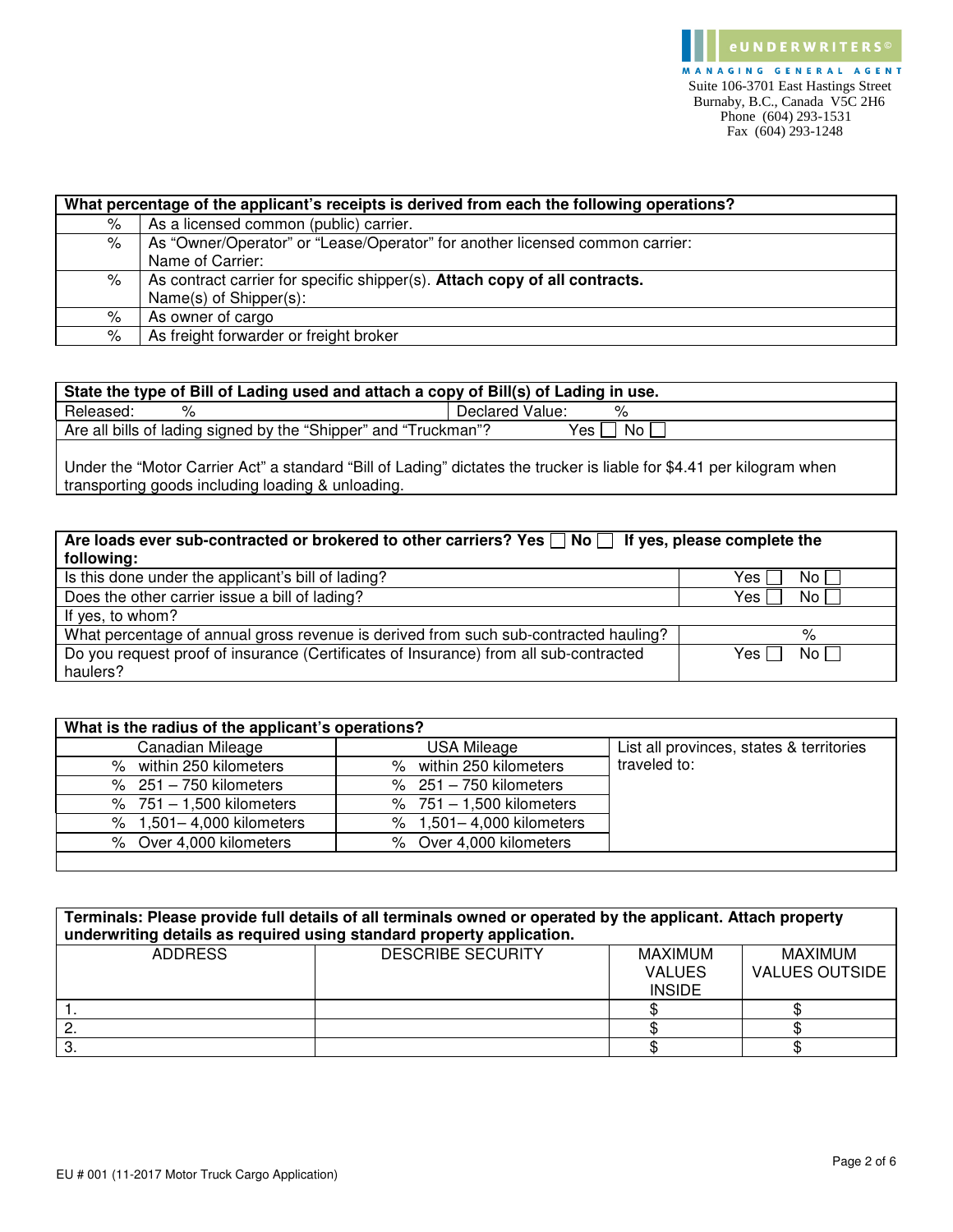## **Unattended Loads: Are vehicles ever left unattended at terminals or elsewhere, including overnight? Yes** □ No □

If yes, please provide details of location(s), security and average/maximum duration.

|                                 | Vehicles: Power units (tractors) only - do not include trailers: |                            |               |                                                                                                                                 |  |  |
|---------------------------------|------------------------------------------------------------------|----------------------------|---------------|---------------------------------------------------------------------------------------------------------------------------------|--|--|
| (Insert Number of Units)        |                                                                  |                            | Insured's Own | Sub-contracted/Lease Operators                                                                                                  |  |  |
|                                 |                                                                  |                            | Units         |                                                                                                                                 |  |  |
| Tractors                        |                                                                  |                            |               |                                                                                                                                 |  |  |
| Straight Trucks (Open)          |                                                                  |                            |               |                                                                                                                                 |  |  |
| Van Trucks (Dry)                |                                                                  |                            |               |                                                                                                                                 |  |  |
|                                 | Van Trucks (Refrigerated)                                        |                            |               |                                                                                                                                 |  |  |
| <b>Other Power Units</b>        |                                                                  |                            |               |                                                                                                                                 |  |  |
| Describe:                       |                                                                  |                            |               |                                                                                                                                 |  |  |
|                                 |                                                                  |                            |               | Does the applicant operate any vehicles for which cargo insurance is not to be included under this policy? Yes $\Box$ No $\Box$ |  |  |
| If yes, please explain:         |                                                                  |                            |               |                                                                                                                                 |  |  |
| Are all units equipped with:    |                                                                  |                            |               |                                                                                                                                 |  |  |
| Alarms                          | Yes     No                                                       | <b>Fire Extinguishers</b>  |               | No L<br>Yes II                                                                                                                  |  |  |
| <b>GPS Tracking</b>             | Yes    No                                                        | <b>Two Person Crews</b>    |               | No<br>Yes II                                                                                                                    |  |  |
| Two Way Radios                  | Yes $\Box$ No $\Box$                                             | <b>Cellular Telephones</b> |               | No l<br>Yes II                                                                                                                  |  |  |
| Other safety/security features: |                                                                  |                            |               |                                                                                                                                 |  |  |

| Unit # | Year         | List power units (attach a separate schedule if necessary):<br>Make & Model | <b>Body Style</b> | Serial No | Registered |
|--------|--------------|-----------------------------------------------------------------------------|-------------------|-----------|------------|
|        | <b>Built</b> |                                                                             |                   |           | <b>GVW</b> |
|        |              |                                                                             |                   |           |            |
|        |              |                                                                             |                   |           |            |
|        |              |                                                                             |                   |           |            |
|        |              |                                                                             |                   |           |            |
|        |              |                                                                             |                   |           |            |
|        |              |                                                                             |                   |           |            |
|        |              |                                                                             |                   |           |            |
|        |              |                                                                             |                   |           |            |
|        |              |                                                                             |                   |           |            |
|        |              |                                                                             |                   |           |            |
|        |              |                                                                             |                   |           |            |
|        |              |                                                                             |                   |           |            |
|        |              |                                                                             |                   |           |            |
|        |              |                                                                             |                   |           |            |
|        |              |                                                                             |                   |           |            |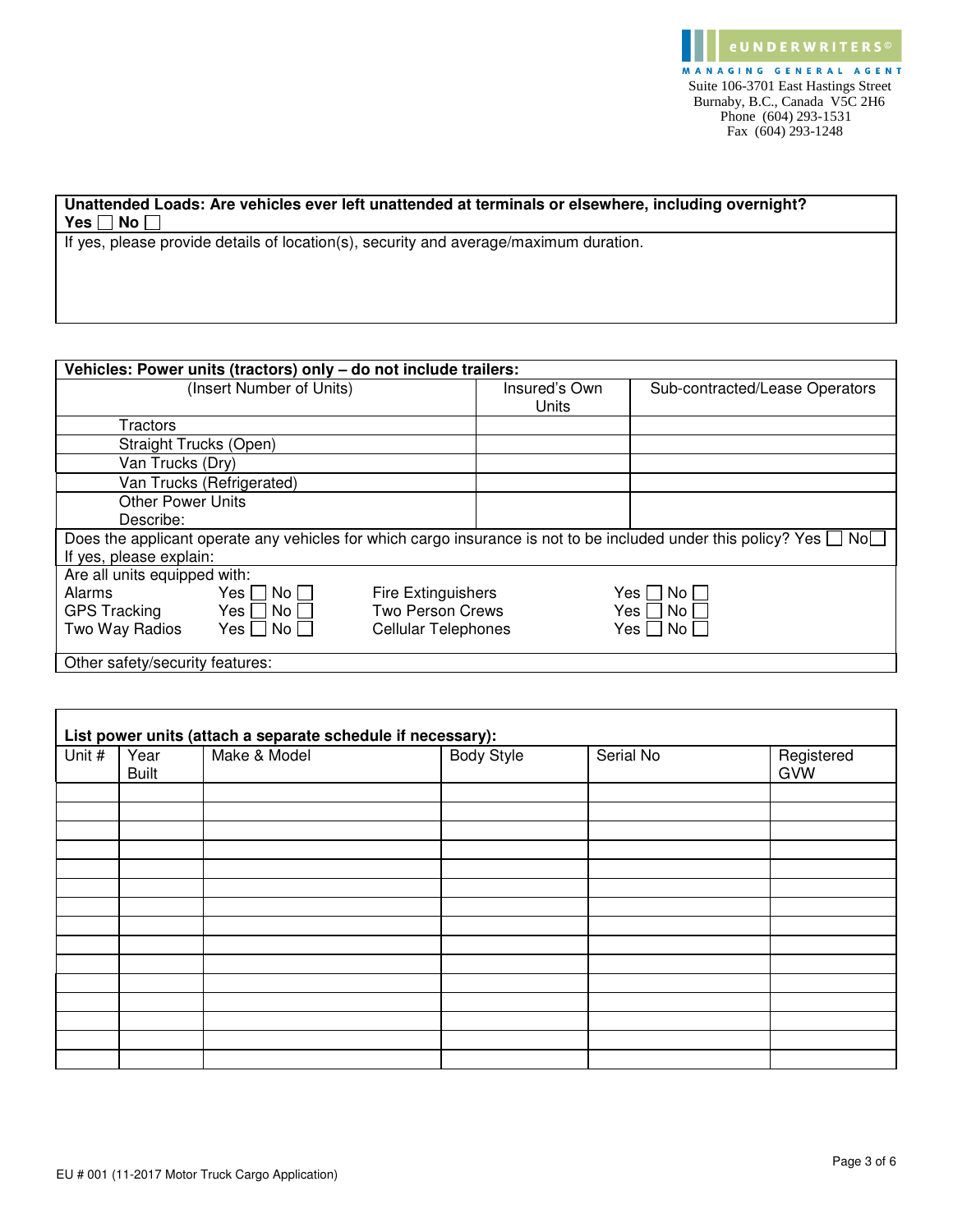MANAGING GENERAL AGENT Suite 106-3701 East Hastings Street Burnaby, B.C., Canada V5C 2H6 Phone (604) 293-1531 Fax (604) 293-1248

e U N D E R W R I T E R S ©

|                                                                                   | <b>TRAILERS</b>                                                                     |                      |  |  |  |  |  |
|-----------------------------------------------------------------------------------|-------------------------------------------------------------------------------------|----------------------|--|--|--|--|--|
|                                                                                   | Does the applicant ever engage in hauling trailers in tandem?<br>Yes l<br>No l      |                      |  |  |  |  |  |
|                                                                                   | How many trailers does the applicant own? (Insert # of trailers for all that apply) |                      |  |  |  |  |  |
| Dry Vans                                                                          | <b>Flat Decks</b>                                                                   | <b>Auto Carriers</b> |  |  |  |  |  |
| <b>Refrigerated Vans</b>                                                          | <b>Cattle Liners</b>                                                                | Tankers              |  |  |  |  |  |
| Other Trailers (Describe):                                                        |                                                                                     |                      |  |  |  |  |  |
| Does Applicant ever haul non-owned trailers?<br>Yes l<br>No l                     |                                                                                     |                      |  |  |  |  |  |
| If yes, what is the maximum number in the applicant's possession at any one time? |                                                                                     |                      |  |  |  |  |  |
| Average Value \$                                                                  | Maximum Value<br>SS.                                                                |                      |  |  |  |  |  |

| <b>DRIVER &amp; SAFETY REQUIREMENTS</b>                                        |                      |                                                                             |  |                                |  |  |
|--------------------------------------------------------------------------------|----------------------|-----------------------------------------------------------------------------|--|--------------------------------|--|--|
| What is the applicant's national safety code certification number?             |                      |                                                                             |  |                                |  |  |
| What is the minimum age of any driver?                                         |                      |                                                                             |  |                                |  |  |
|                                                                                |                      | What is the minimum requirement for commercial trucking experience (years)? |  |                                |  |  |
| Number of drivers                                                              | Full time            | Part time                                                                   |  | Sub-Contracted/Lease Operators |  |  |
| employed:                                                                      |                      |                                                                             |  |                                |  |  |
| Does the applicant's driver selection process include:                         |                      |                                                                             |  |                                |  |  |
| Road Test                                                                      | Yes $\Box$ No $\Box$ | Pre-Employment Medical                                                      |  | No l<br>Yes II                 |  |  |
| Reference Checks                                                               | Yes    No            | <b>Review of Driver Abstracts</b>                                           |  | No.<br>Yes II                  |  |  |
| Mountain                                                                       | Yes $\Box$ No $\Box$ | <b>Written Application</b>                                                  |  | Yes    No                      |  |  |
| Experience                                                                     |                      |                                                                             |  |                                |  |  |
|                                                                                |                      |                                                                             |  |                                |  |  |
| <b>Safety Procedures</b>                                                       |                      |                                                                             |  |                                |  |  |
| Is there a full time safety supervisor?<br>Yes<br>No.                          |                      |                                                                             |  |                                |  |  |
| Is there a "no loss" bonus program<br>Yes<br>No.                               |                      |                                                                             |  |                                |  |  |
| If yes, what percentage of drivers qualifies for the bonus?<br>$\%$            |                      |                                                                             |  |                                |  |  |
| Is there a preventative maintenance program in place?<br>Yes<br>No.            |                      |                                                                             |  |                                |  |  |
| Are written records of vehicle maintenance/condition maintained?<br>Yes<br>No. |                      |                                                                             |  |                                |  |  |
| How often are controlled inspections performed?                                |                      |                                                                             |  |                                |  |  |

|  | <b>INSURANCE REQUIREMENTS</b> |
|--|-------------------------------|
|  |                               |

| <b>Limits of Liability Required:</b>                                                                       |    |  |  |  |
|------------------------------------------------------------------------------------------------------------|----|--|--|--|
| Any one vehicle                                                                                            | \$ |  |  |  |
| At scheduled terminals (as listed above)                                                                   |    |  |  |  |
|                                                                                                            | \$ |  |  |  |
| 2                                                                                                          | \$ |  |  |  |
| 3                                                                                                          | \$ |  |  |  |
| At any unscheduled location                                                                                | \$ |  |  |  |
| Maximum Limit any one loss                                                                                 | \$ |  |  |  |
| <b>Special Conditions Requested:</b>                                                                       |    |  |  |  |
|                                                                                                            |    |  |  |  |
| <b>Filing Requirements:</b>                                                                                |    |  |  |  |
| List all provinces and states where the applicant has been advised a Motor Truck Cargo Filing is required: |    |  |  |  |
|                                                                                                            |    |  |  |  |

If ICC (US) Filing is required for Cargo (Forms BMC 34 or BMC 35), Provide Docket No: MC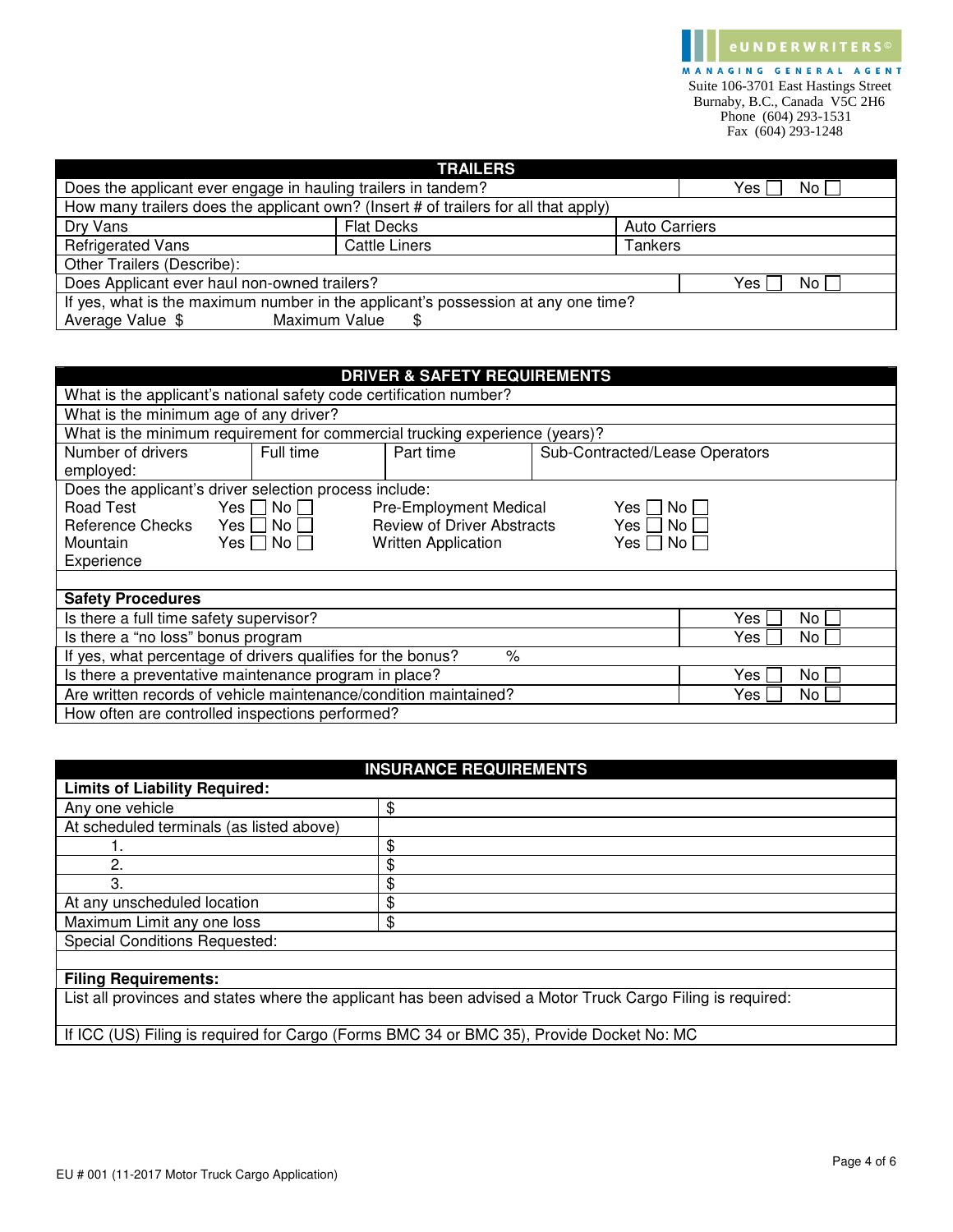MANAGING GENERAL AGENT Suite 106-3701 East Hastings Street Burnaby, B.C., Canada V5C 2H6 Phone (604) 293-1531 Fax (604) 293-1248

e U N D E R W R I T E R S ©

| <b>DESCRIPTION OF COMMODITIES CARRIED</b>                                                                                                           |                      |                           |                           |  |  |
|-----------------------------------------------------------------------------------------------------------------------------------------------------|----------------------|---------------------------|---------------------------|--|--|
| Estimate the % of gross receipts derived from hauling each commodity carried. Avoid the use of non-specific<br>terms such as "General Merchandise". |                      |                           |                           |  |  |
| <b>COMMODITY</b>                                                                                                                                    | % OF RECEIPTS        | <b>AVERAGE LOAD VALUE</b> | <b>MAXIMUM LOAD VALUE</b> |  |  |
| Alcoholic Beverages (including beer<br>and wine)                                                                                                    | $\%$                 | \$                        | \$                        |  |  |
| Auto Parts or Accessories                                                                                                                           | $\%$                 | \$                        | \$                        |  |  |
| Automobiles (New)                                                                                                                                   | $\%$                 | \$                        | \$                        |  |  |
| Automobiles (Used)                                                                                                                                  | $\frac{1}{\sqrt{2}}$ | \$                        | \$                        |  |  |
| Boats/Watercraft                                                                                                                                    | $\frac{1}{\sqrt{2}}$ | \$                        | \$                        |  |  |
| Building Products (not lumber or<br>logs)                                                                                                           | $\%$                 | \$                        | \$                        |  |  |
| Bulk Liquids (in tankers)                                                                                                                           | $\%$                 | \$                        | \$                        |  |  |
| Computers/Electronics-<br>attach supplement                                                                                                         | $\frac{1}{\sqrt{2}}$ | \$                        | \$                        |  |  |
| Containers (Reefer) -<br>attach supplement                                                                                                          | $\frac{1}{6}$        | \$                        | \$                        |  |  |
| Containers (Other)                                                                                                                                  | $\frac{1}{\sqrt{2}}$ | \$                        | \$                        |  |  |
| Flammables or Explosives                                                                                                                            | $\frac{1}{\sqrt{2}}$ | \$                        | \$                        |  |  |
| Frozen Foods-<br>attach reefer supplement                                                                                                           | $\%$                 | \$                        | \$                        |  |  |
| Hazardous Goods -<br>Describe:                                                                                                                      | $\frac{1}{6}$        | \$                        | \$                        |  |  |
| <b>Heavy Machinery</b>                                                                                                                              | $\%$                 | \$                        | \$                        |  |  |
| <b>Household Goods (Specific</b><br>Contract)                                                                                                       | $\frac{1}{\sqrt{2}}$ | \$                        | \$                        |  |  |
| Household Goods (Residential<br>Movers)                                                                                                             | $\%$                 | \$                        | \$                        |  |  |
| Light Machinery including Parts                                                                                                                     | $\%$                 | \$                        | \$                        |  |  |
| Live Animals, Birds or Fish                                                                                                                         | $\frac{1}{\sqrt{2}}$ | \$                        | \$                        |  |  |
| Logs/Woodchips/Gravel                                                                                                                               | $\frac{1}{\sqrt{2}}$ | \$                        | \$                        |  |  |
| Lumber                                                                                                                                              | $\%$                 | \$                        | \$                        |  |  |
| Meat/Seafood/Poultry (Boxed) -<br><b>Attach Supplement</b>                                                                                          | $\frac{1}{\sqrt{2}}$ | \$                        | \$                        |  |  |
| Meat (Swinging or Hanging) -<br><b>Attach Supplement</b>                                                                                            | $\frac{1}{6}$        | \$                        | \$                        |  |  |
| Mobile Homes                                                                                                                                        | $\%$                 | \$                        | \$                        |  |  |
| Non-Perishable (Dry) Foods                                                                                                                          | $\frac{1}{2}$        | $\overline{\$}$           | \$                        |  |  |
| Perishable Foods (Produce) -<br><b>Attach Supplement</b>                                                                                            | $\frac{1}{\sqrt{2}}$ | \$                        | $\overline{\$}$           |  |  |
| <b>Other Perishables</b><br>Describe:                                                                                                               | $\%$                 | \$                        | \$                        |  |  |
| Oilfield Equipment - Light                                                                                                                          | $\%$                 | \$                        | \$                        |  |  |
| Oilfield Equipment - Heavy                                                                                                                          | $\frac{1}{\sqrt{2}}$ | \$                        | \$                        |  |  |
| <b>Oilfield Drilling Rigs or Parts</b>                                                                                                              | $\frac{1}{2}$        | \$                        | \$                        |  |  |
| Steel                                                                                                                                               | $\%$                 | \$                        | \$                        |  |  |
| Tobacco Products-                                                                                                                                   | $\%$                 | \$                        | \$                        |  |  |
| <b>Attach Supplement</b>                                                                                                                            |                      |                           |                           |  |  |
| Mixed Loads (of the above)                                                                                                                          | $\%$                 | \$                        | \$                        |  |  |
| <b>Other Commodities:</b>                                                                                                                           | $\%$                 | \$                        | \$                        |  |  |
| Describe:                                                                                                                                           |                      |                           |                           |  |  |